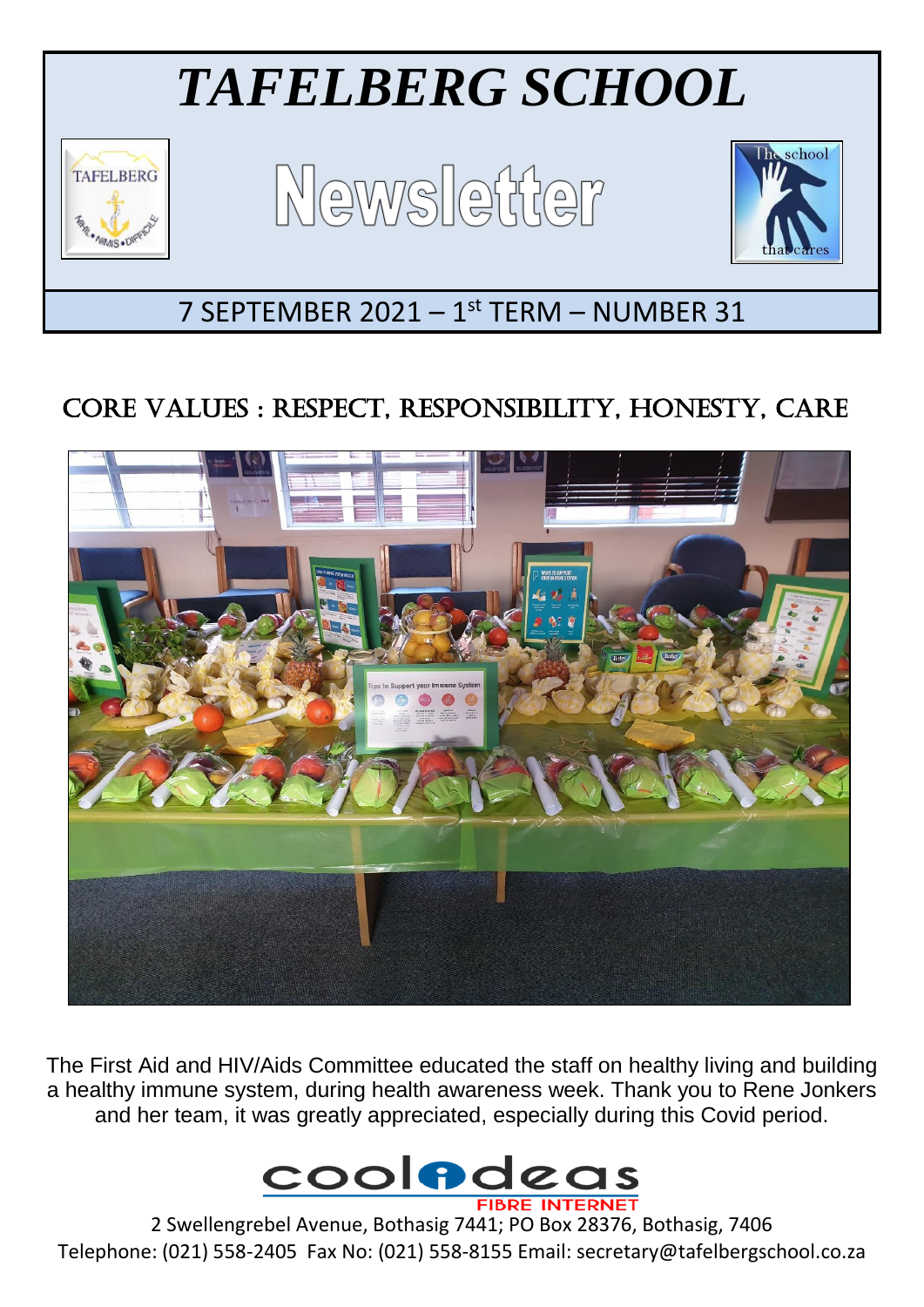#### Dear parent / guardian

Authorities are warning of a rise in the number of Covid positive cases in schools, particularly among senior learners. This, and the concern about a  $4<sup>th</sup>$  wave by November/December, is cause for concern especially for the matrics as this could derail their exams. Please ensure your child is practising all covid safety protocols every day, and encourage matrics to remain home as far as possible – use the time to study. In addition, here follows an extract from WCED circular – "The writing of the National Senior Certificate examinations is the culmination of 12 years of hard work and commitment. The Western Cape Education Department (WCED) is calling on your support to encourage as many learners, who are over the age of 18, as possible to get vaccinated as a priority. While the vaccination of learners under 18 years of age has not yet been advocated by health authorities, we want to ensure that as many of our matriculants over the age of 18 years are vaccinated ahead of their final examinations. Vaccination ensures that they will have a better chance of not contracting COVID-19 and passing it on to others, as well as decreasing the risks and effects if infected."

# **NB INFORMATION**

#### **1. NB Dates 2021**

6-10 Sept Textbook check 6 Sept Grade 12 **NSC final LO** examination 9 Sept Grade 12 **CAT Common Paper** 13-29 Sept **Gr12 Matric Trial (Mock**) examination 7 Sept **Early school closing** @ 1:15 13-23 Sept Term 3 Test Series for **Grades 1-6** 21-29 Sept Term 3 Test Series for **Grades 7 – 11**

#### **2. School fees 2021**

Tafelberg is a Section 21 fee-paying school, and the SA Schools Act thus places a duty on the SGB to collect such school fees from all parents as agreed upon at the parent AGM. The Budget and school fees for 2021 were voted on at the parent AGM on 18 November 2020. The Budget and school fee increase was tabled and accepted by unanimous parent vote at the AGM, as were certain school policies.

| <b>TIER</b>         | <b>FEE PER MONTH</b><br>(11 months) | <b>FEE: ANNUAL AMOUNT</b> |
|---------------------|-------------------------------------|---------------------------|
| Grade 1             | R <sub>2</sub> 100-00               | R <sub>23</sub> 100-00    |
| 2. Grades $2 - 4$   | R <sub>2</sub> 060-00               | R22 660-00                |
| 3. Grades $5-9$     | R1 900-00                           | R <sub>20</sub> 900-00    |
| 4. Grades $10 - 12$ | R <sub>2</sub> 060-00               | R22 660-00                |

- First Debit Order run :  $1<sup>st</sup>$  working day of each month
- Fees are paid over 11 months, starting January 2021 (for 2021 fees only)
- Exemptions and non-payment of fees are dealt with as per legislation and school policy
- All enquiries regarding payment of school fees and exemptions must be directed only to Mrs M Vicentini @ 021 558 2405 or [bursar@tafelbergschool.co.za](mailto:bursar@tafelbergschool.co.za)

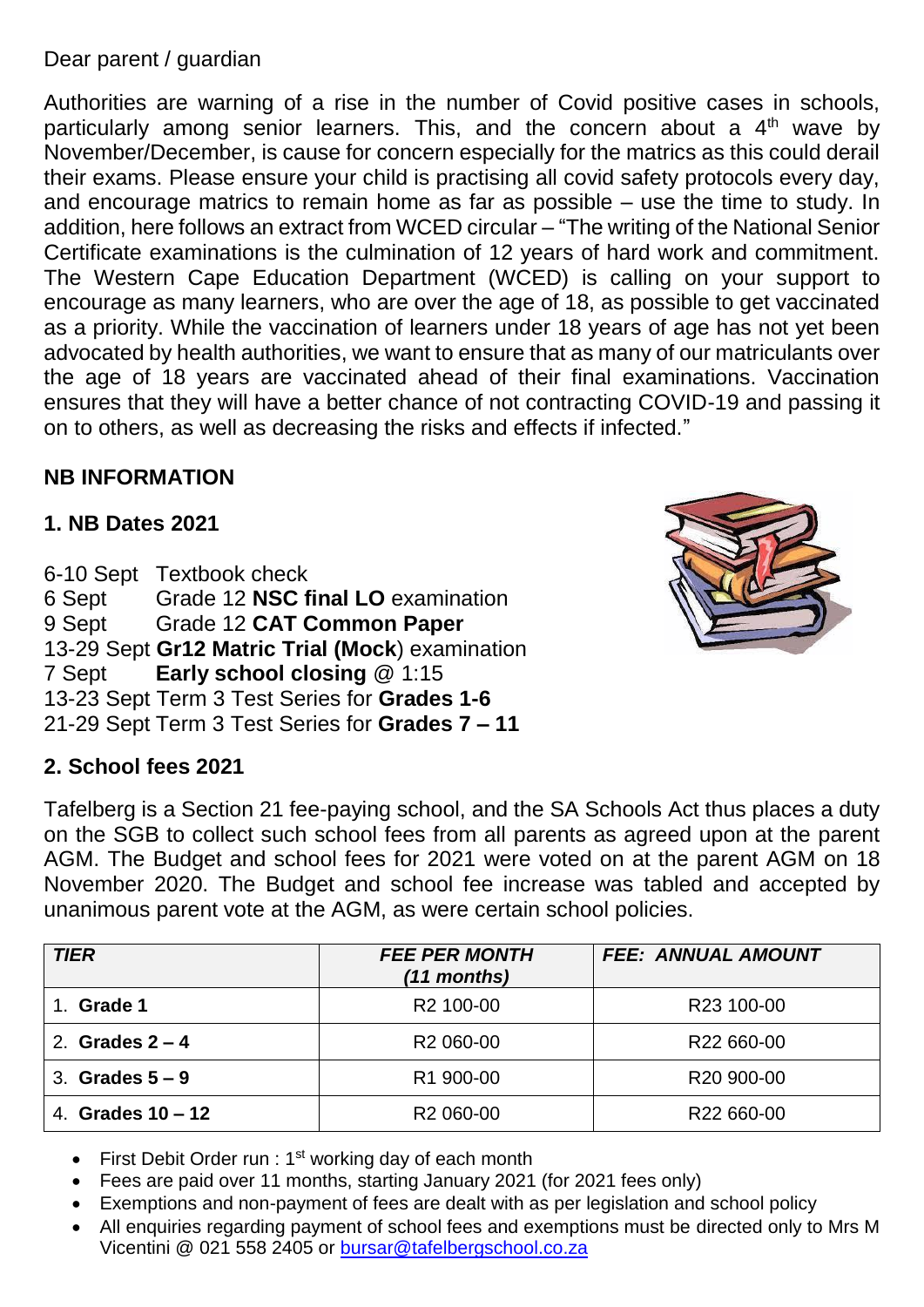# **GENERAL NEWS**

# **1. Term 3 assessments**

Please ensure your child is preparing properly for the 3<sup>rd</sup> Term assessments (FATs, PATs). Furthermore, some subjects will only require a "project", and no written test, to calculate the mark for Term 3. Therefore, please ensure your child is working on the task/project consistently in order to meet the stipulated due dates – projects not handed in, or incomplete will be recorded as such, and will affect his/her final mark at the end of the year. Please be reminded of the following:

- Normal school closing times during Term 3 assessment period
- Normal teaching will continue after the Tests are written on a day
- Should they be absent, a doctor's certificate is needed (valid reason)
- Uniform and appearance rules still apply during the assessment period
- Should your child have misplaced their test/exam schedule, "what to study" guidelines, and Term 3 tasks and due dates, please consult our website

# **2. SGB by-election**

Tafelberg will be holding a by-election to fill a vacancy on the SGB. The by-election notice and nomination sheet will be sent out this week. We ask that all parents support us on election day, in order to get a quorum, and not have to repeat the exercise. Please note the following important dates, should process go as planned:

- 15 Sept onwards parent voters' roll will be available at school for scrutiny
- 17 Sept return of completed nomination forms to school
- 20 Sept  $-1$ <sup>st</sup> nomination validation meeting
- 11 Oct election day

# **3. PTA**



Thank you for supporting our PTA with regard to the purchases of the Casual Day stickers, it is greatly appreciated. Please continue to support our dedicated PTA who, through their fundraising efforts, help to keep school fee increases to a minimum, and also provide many "extras" for our learners.

- Please continue to support the small-change fundraiser
- Keep swiping your MySchool and Makro cards at all participating stores.

# **4. Traffic**

Thank you to all the parents who obey the road traffic rules – you are helping to prevent possible accidents and our children from being involved in an accident. A minority, however, still disregard basic road safety. Help us keep our children safe. Please note the following:

- Do not park facing on-coming vehicles
- Do not park within the pedestrian crossing
- Do not make "U' turns which causes cars to back-up
- Do not stop / park on a corner it is dangerous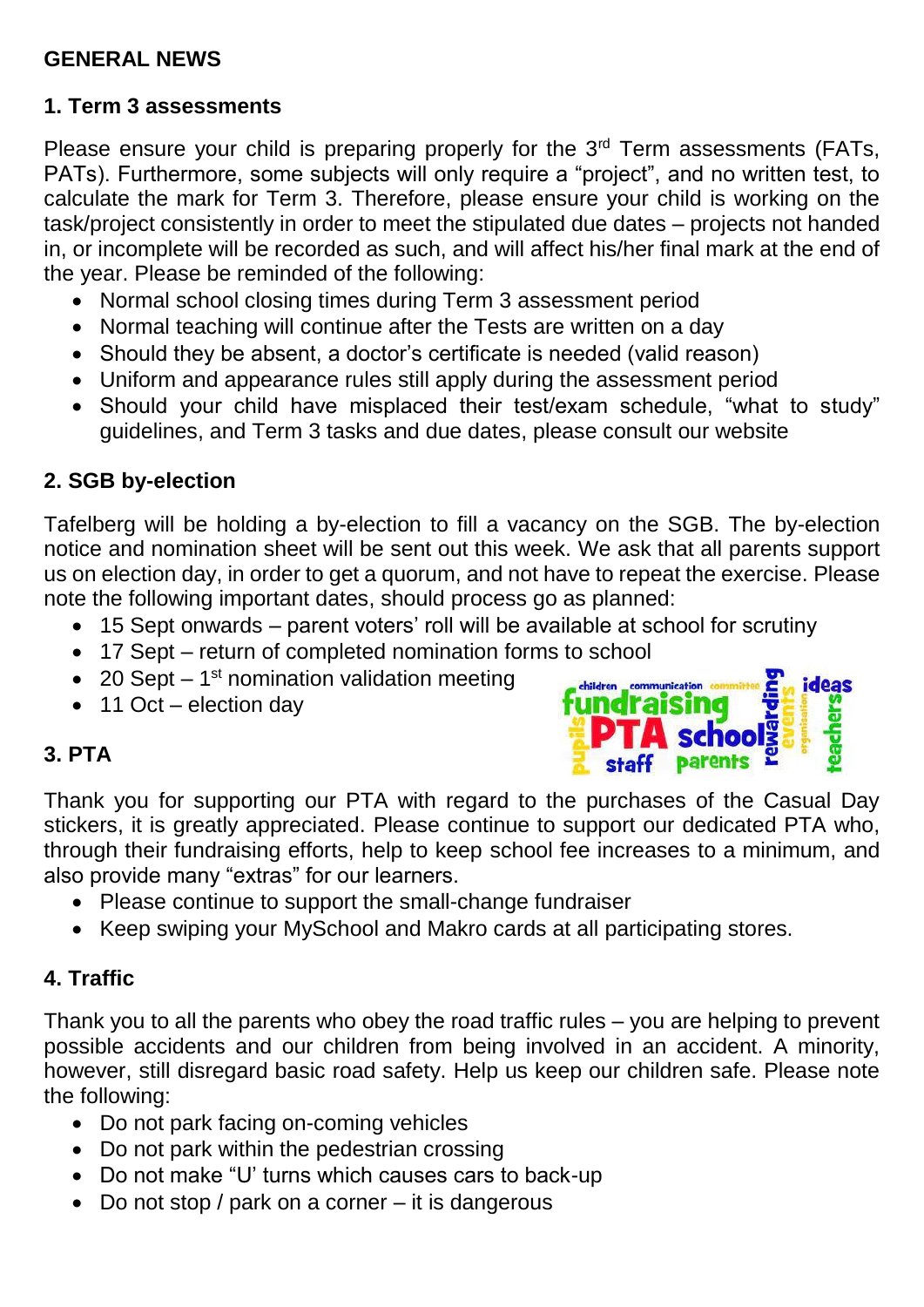# **5. Covid update**

As at the time of this Newsletter, we can report the following:

- Two staff members have tested positive, while a further two are in self isolation due to close contact
- Two learners are in isolation due to close contact

# **6. Covid-19 safety measures**

- Should your child test positive for Covid, or come into close contact with a covid pos+ person they are to self-isolate at home for the required period, before returning to school – please inform the school and forward a copy of the test result. Parents are reminded to inform the school if they themselves test positive, and to take the necessary precautions.
- Please remember to screen your child before they come to school. Should they show symptoms of Covid (temperature of  $38^{\circ}$ C and above, coughing, headaches, sore throat etc.) and or have come into close contact with a Covid positive person, they need to stay at home for the prescribed period before returning to school.
- As per our Covid policy, parents will be required to fetch their child immediately should the learner disregard our safety protocols – we need to be responsible and prevent the spread of Covid.
- **Parents must ensure that their child does not arrive late (i.e. after 8am) as this will compromise our safety protocols and measures.** Please, we need your co-operation in this regard. *Latecomers will have to wait outside at the learner gate.* Once all is in place, the learner gate will be opened to allow the orderly implementation of the screening of late comers.
- No parents nor visitors will be allowed entry to the school before 9am.
- All learners, parents, visitors etc. MUST wear a mask properly (covering both nose and mouth), in order to be allowed entry to the school grounds.
- A reminder that learners must wear a mask and not a "buff".

# **7. Reminders – general**

• Please inform the school ASAP should you not want your child's photograph to appear in our Newsletter and annual school Magazine.

**IS YOUR CONTACT INFORMATION UP-TO-DATE?** 

- Please inform the school of any changes to phone numbers/addresses.
- The school in no way endorses any product, service or entity (nor any claim made by them) advertised in this Newsletter.

ENTER TO LEARN … LEAVE TO SERVE